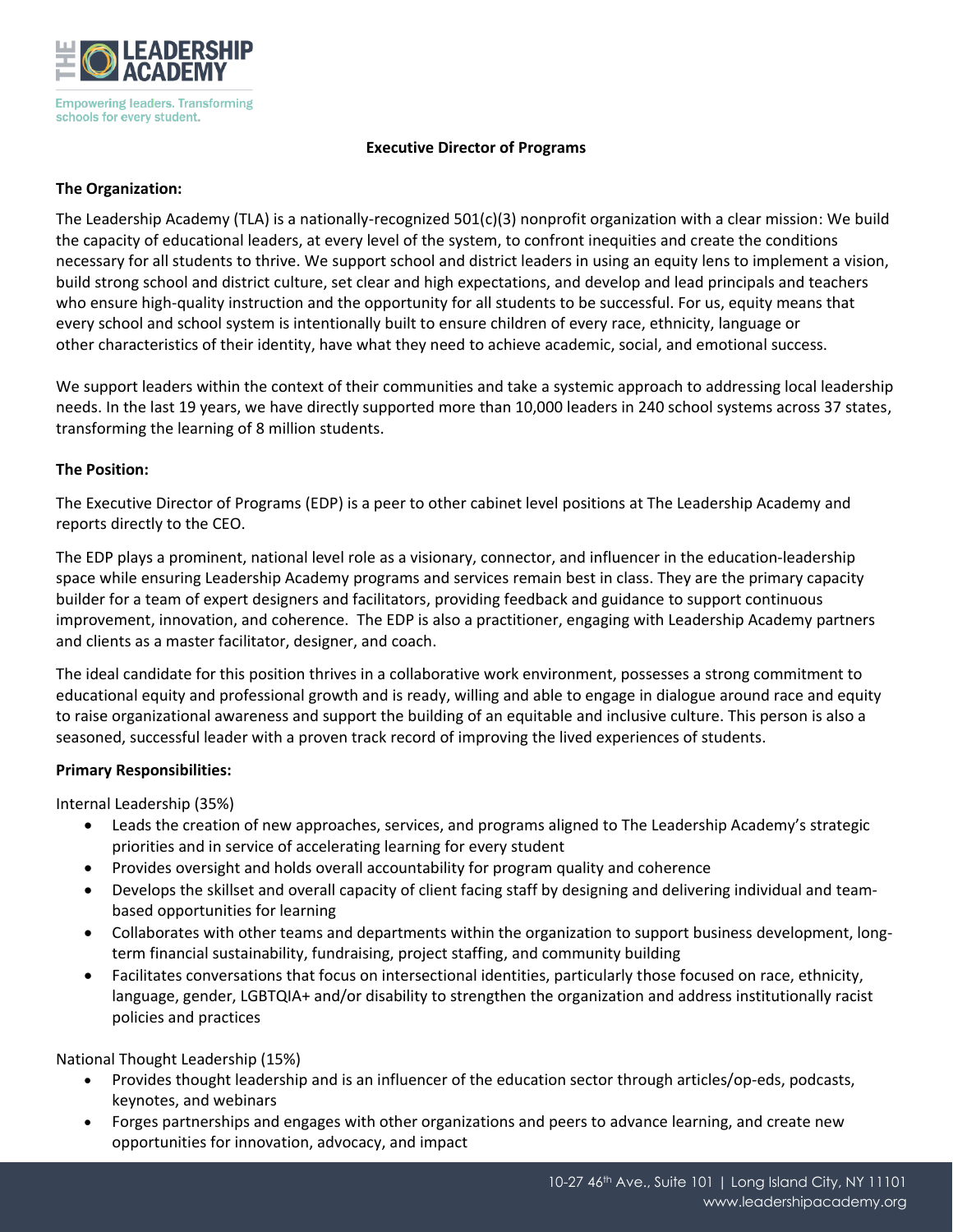

• Models integrity and exceptional professionalism both internally and externally

Client Facing Leadership (50%)

- Serves as lead practitioner (designer, facilitator, coach) ensuring that curriculum and program development aligns to the client's overall purpose and meets their contextual needs
- Facilitates conversations that focus on intersectional identities, particularly those focused on race, ethnicity, language, gender, LGBTQIA+ and/or disability to build capacity for culturally responsive leadership
- Plays a significant role in client management including navigating complex and high-profile relationships and contexts

### **Required Qualifications:**

- Proven success as an executive-level leader in a school system, state department of education and/or non-profit for a minimum of 3 years with an understanding and track record of culturally responsive leadership and instructional practices
- Doctorate or advanced degree in related field
- Excellent andragogical curriculum design and exceptional facilitation skills including providing opportunities for experiential learning experiences that challenge participants within their zone of proximal development
- Expertise in culturally responsive instruction, leading systems change, organizational learning, adult development, and systems thinking
- Experience facilitating conversations that focus on intersectional identities particularly those focused on race, ethnicity, language, gender, LGBTQIA+ and/or disability
- Exceptional organizational, communication and interpersonal skills
- Experience leading a team and managing multiple responsibilities simultaneously
- Experience managing complex and high-profile relationships
- Ability to travel nationally (must have a valid driver's license)
- Experience and comfort in designing and delivering leadership and equity content via a live or virtual setting and/or through asynchronous platforms

## **Salary & Benefits:**

The starting salary range for this position is \$160,000-170,000. The Leadership Academy offers comprehensive benefits including a generous paid time off package and employer funded health/dental/vision plans.

#### **Location**

The Leadership Academy is conveniently headquartered in Long Island City, Queens, New York, however, we are a national organization with many staff working remotely throughout the country and continue to encourage applications from candidates both living in and out of the New York City area.

## **Application Instructions:**

To apply, please email your resume, cover letter with salary requirements and all other applicable information to [jobs@leadershipacademy.org](mailto:jobs@leadershipacademy.org) with the job title and your name in the subject line.

We prioritize finding the best candidates, whom we know do not always come from traditional backgrounds. If you are interested in this position but do not meet all of the listed qualifications, please still apply. If you have questions about your qualifications, feel free to contact us to discuss your application.